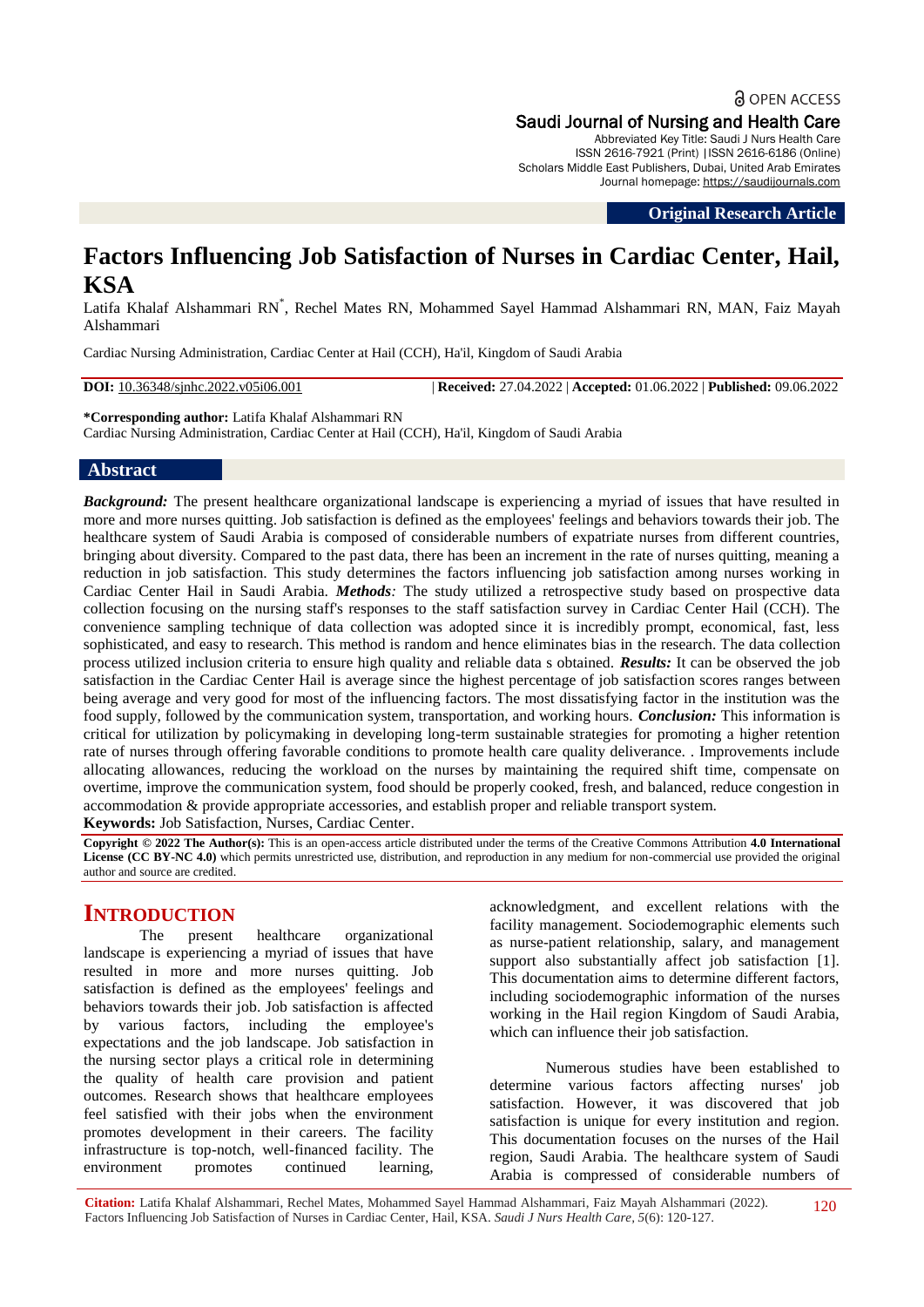expatriate nurses from different countries. This factor brings about diversity in the range of factors that may affect job satisfaction in this region. According to Al-Momani, in 1996, the rate of nurses leaving their jobs was 18.4%, compared to 21% experienced in 2008. This shows an increment in nurses quitting, meaning a reduction in job satisfaction (Alshmemri, 2014) [2].

The work environment is a critical component of nursing job satisfaction, as it influences the quality of care and patient outcomes. Research carried out by Alboliteeh 2019 established that one factor that influences nurse job satisfaction is civil status. He discovered that single nurses exhibited higher job satisfaction than married nurses through his study. This is due to personal life issues being transferred to work. Single nurses have fewer family issues, allowing them to concentrate more on their job, unlike their married counterparts.

Nurses' nationality is another factor influencing the Job satisfaction of nurses in Saudi Arabia. As mentioned earlier, expatriate nurses make up a large percentage of the nursing task force. Alboliteeh 2019 showed that most expatriate nurses are more satisfied with their jobs than local nurses. This is because most expatriate nurses leave their country due to the financial crisis in Saudi Arabia, where there is better pay, better facilities, technological advancements, and workload. The only downside of expatriate nurses, according to Al-aameri 2000 is that their nationality might affect their commitment [3].

Age is the other major determinant of nurses' job satisfaction. Older people exhibit the highest job satisfaction despite their salary or nationality. This could be attributed to the level of maturity where elder people have high maturity and hence are more easily satisfied than the younger generation. The older generation tends to have lesser needs and reasonable, realistic, and moderate expectations than the more youthful generation; hence they are easy to meet. Young nurses between the ages of 25 and 34 are victims of severe burnout compared to senior experienced nurses. These activities are both mentally and physically exhausting, especially for the inexperienced nurse. Such information is crucial to allow the healthcare system to develop adequate programs that will offer appropriate knowledge and skill through training to handle the occupational hazards associated with their line of work to prevent stress and burnout.

Discrimination and abuse are other causes of the high rate of young nurses unsatisfied with their jobs. The work environment is associated with stress and pressure, which may cause mental issues such as fatigue, anxiety, and burnout for an inexperienced nurse. Experienced nurses or other staff such as management may keep on the pressure instead of understanding leading to discrimination and abuse. The

system should be designed to notice such cases and offer appropriate help and guidance through mentoring and preventive measures to create a friendly working environment for everyone. A friendly working environment promotes productivity and quality healthcare delivery (Alzailai, Barriball, and Xyrichis, 2021) [4].

The salary was established as another factor influencing job satisfaction among the nurses of Hail, Saudi Arabia. The nurses that are highly paid exhibited the highest level of job satisfaction. This means that income is a source of motivation and satisfaction for a nursing job. Salary mainly reflects one's experience or position, meaning that income increases as experience are gained. This is why most highly paid nurses are not young nurses. They are more satisfied because their salary can easily cater to their needs and expectation. These people are also associated with a certain level of authority, for instance, handling other interns or young and new nurses, meaning their workload may be less demanding [5].

When grouped in terms of nurses' years of experience, the number of satisfaction increases with the number of years of experience. The satisfaction due to the number of years of experience a nurse has is attributed to various factors. This is because as o nurse gains knowledge, they adapt and are comfortable with their work-life and can handle the stress that comes with the job, i.e., the occupational hazards. Young and inexperienced nurses are, in most cases, experiencing a lot of new scenarios and are yet to adopt the work-life hence they get emotionally drained. Young nurses have unrealistic expectations, making them discontented with their work environment, salaries, and workload.

## **METHODS**

#### *Data Sources*

We began a retrospective study based on prospective data collection focusing on the nursing staff's responses to the staff satisfaction survey in Cardiac Center Hail (CCH), a major referral hospital dedicated to cardiac patients and affiliated with King Salman Specialist Hospital.

#### *Procedure*

The process of data collection among the staff members utilized convenience sampling. Convenience sampling is a method that involves using the respondents who are conveniently available to the researcher. This method was selected because of its myriad benefits, such as it is incredibly prompt, economical, fast, less sophisticated, and easy to research. This method is random and hence eliminates bias in the research. The data collection process utilized inclusion criteria. The respondents were required to be in the hospital during data collection and the study period to allow for data clarification if needed. The respondents were required to have worked in the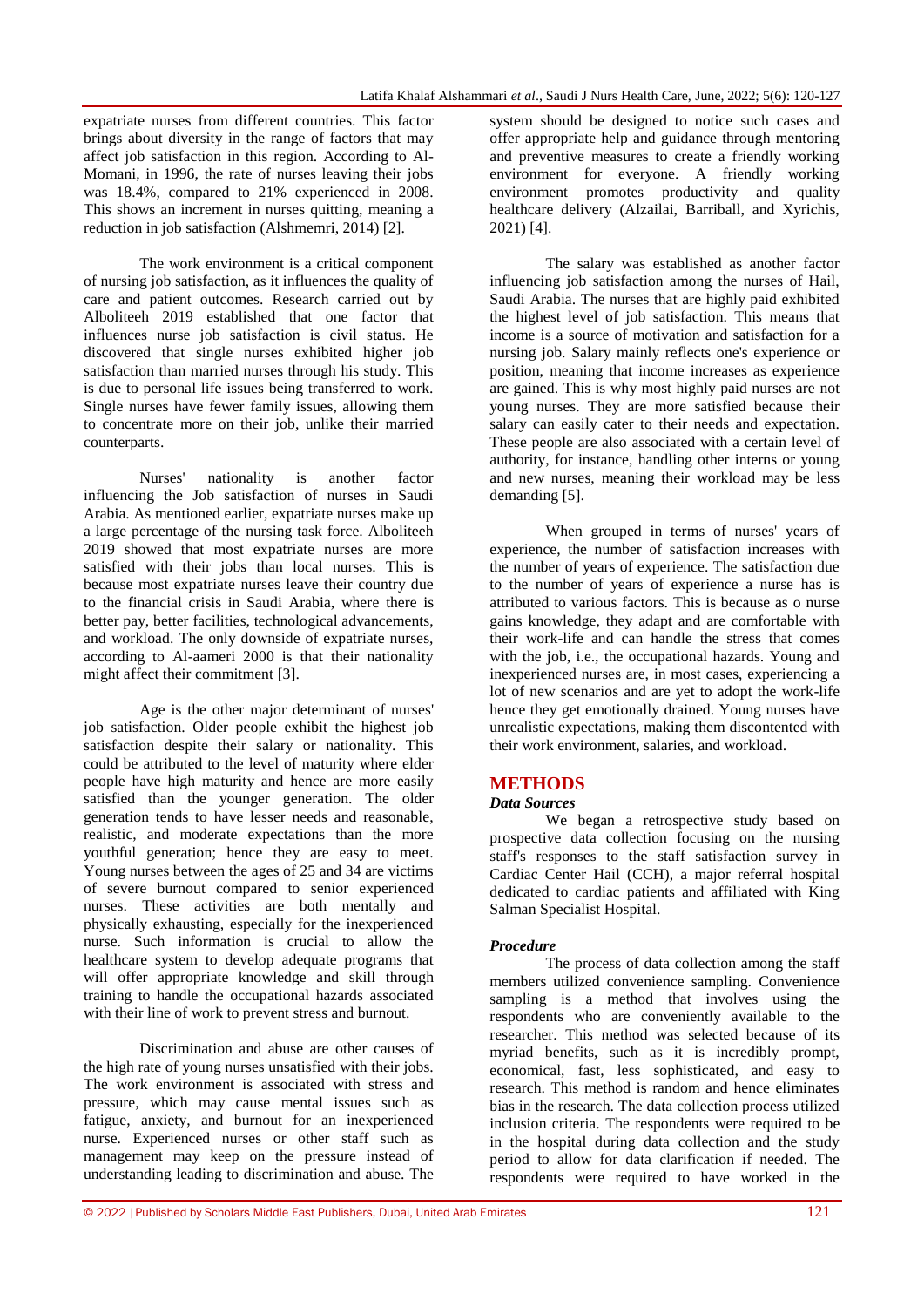hospital within the past three months to ensure they had the hospital experience. Accurate information and the respondents were willing to participate in the study.

Prior to starting, data collection approval was acquired from the appropriate authorities, i.e., the ethics review board of the Hail university. Next, a notification was sent to the nurses describing the study, its purpose, its significance, and rights of participation. Rights of participation included anonymity, confidentiality, and the right to withdraw. This information was relayed through emails informing of a cover letter and posted on the hospital's notice board.

Data collection involved survey questioners in MSQ on different factors that influence job satisfaction. The survey collected information on major factors such as salary, working hours, workload, and area of assignment, vacation privileges, communication system, nursing administration, superiors/subordinates,

food supply, transportation, hospital administration, and accommodation. General questions on these topics are asked to allow the researcher to gauge the respondents' level of satisfaction. The level of satisfaction was evaluated according to the respondent's feedback, poor, average, good, very good, or excellent.

## **RESULTS**

The overall results from the survey are demonstrated in the table below. It can be observed the job satisfaction in the Cardiac Center Hail is average since the highest percentage of job satisfaction scores ranges between being average and very good for most of the influencing factors. The most dissatisfying factor in the institution was the food supply, followed by the communication system, transportation, and working hours. The most satisfying factors were vacation privileges and area of assignment.

| Table-1. Summary of the results |                    |         |           |           |
|---------------------------------|--------------------|---------|-----------|-----------|
|                                 | Percentage $(\% )$ |         |           |           |
| <b>Influencing Factor</b>       | poor               | average | very good | excellent |
| Salary                          | 16.40              | 54.10   | 27.90     | 1.60      |
| <b>Working Hours</b>            | 31.10              | 31.10   | 34.40     | 3.40      |
| Workload                        | 24.60              | 45.90   | 26.20     | 3.30      |
| Area Of Assignment              | 1.60               | 26.20   | 60.70     | 11.50     |
| <b>Vacation Privileges</b>      | 6.50               | 23.00   | 55.70     | 14.80     |
| Communication System            | 47.50              | 41.00   | 11.50     | 0.00      |
| Nursing Administration          | 3.30               | 39.30   | 49.20     | 8.20      |
| Food Supply                     | 77.00              | 11.50   | 11.50     | 0.00      |
| Accommodation                   | 18.00              | 36.10   | 41.00     | 4.90      |
| Hospital Administration         | 11.50              | 45.90   | 37.70     | 4.90      |
| Transportation                  | 34.40              | 44.30   | 16.40     | 4.90      |
| Average                         | 24.72              | 36.22   | 33.84     | 5.23      |

#### **Table-1: Summary of the results**

#### **STATISTICAL ANALYSIS**

Demographic information comprised biological characteristics such as age, gender, and nationality. Finally, the prospectively collected data





**Fig-1: Salary influence on job satisfaction**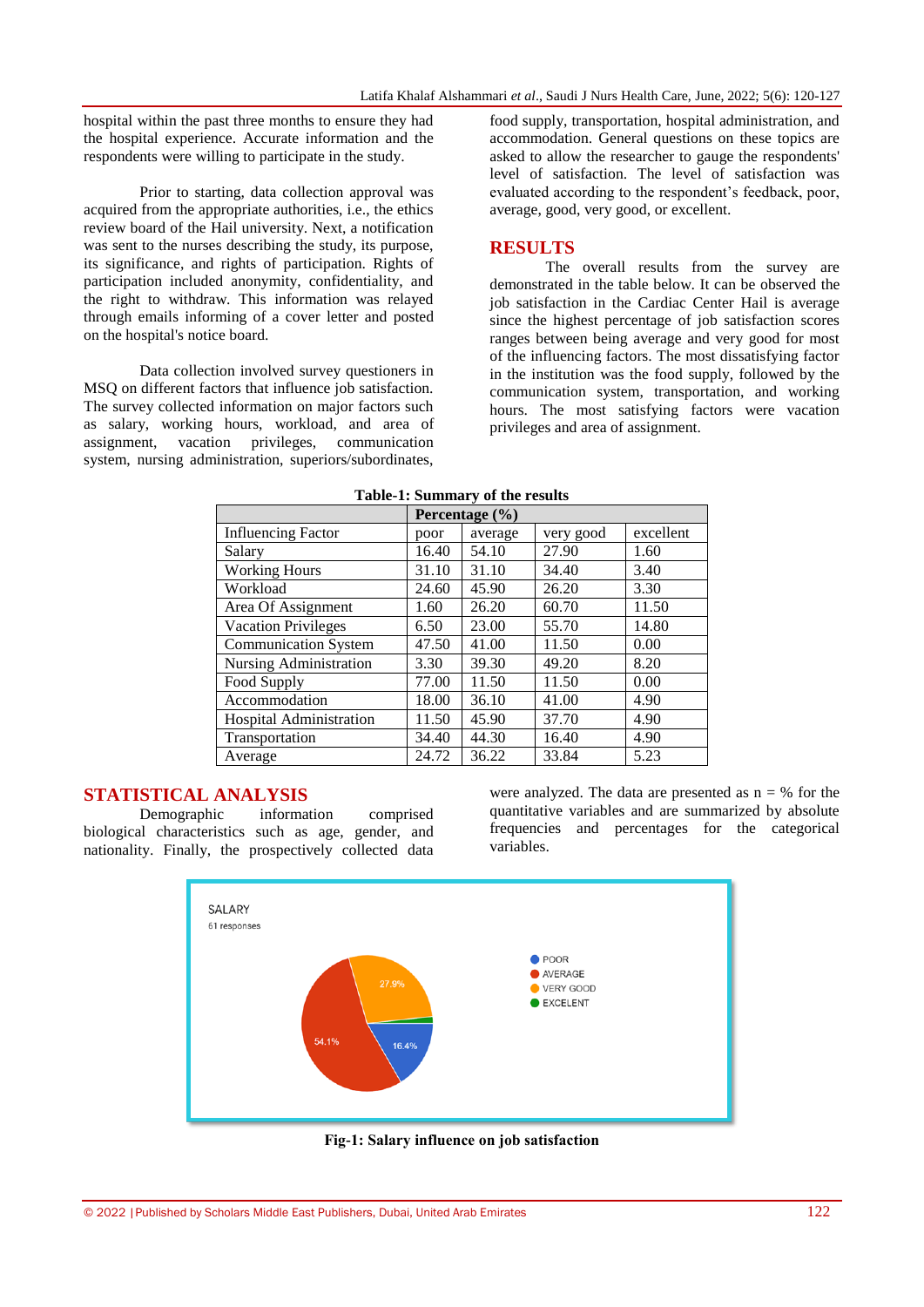





**Fig-3: Workload influence on job satisfaction**



**Fig-4: Area of assignment influence on job satisfaction**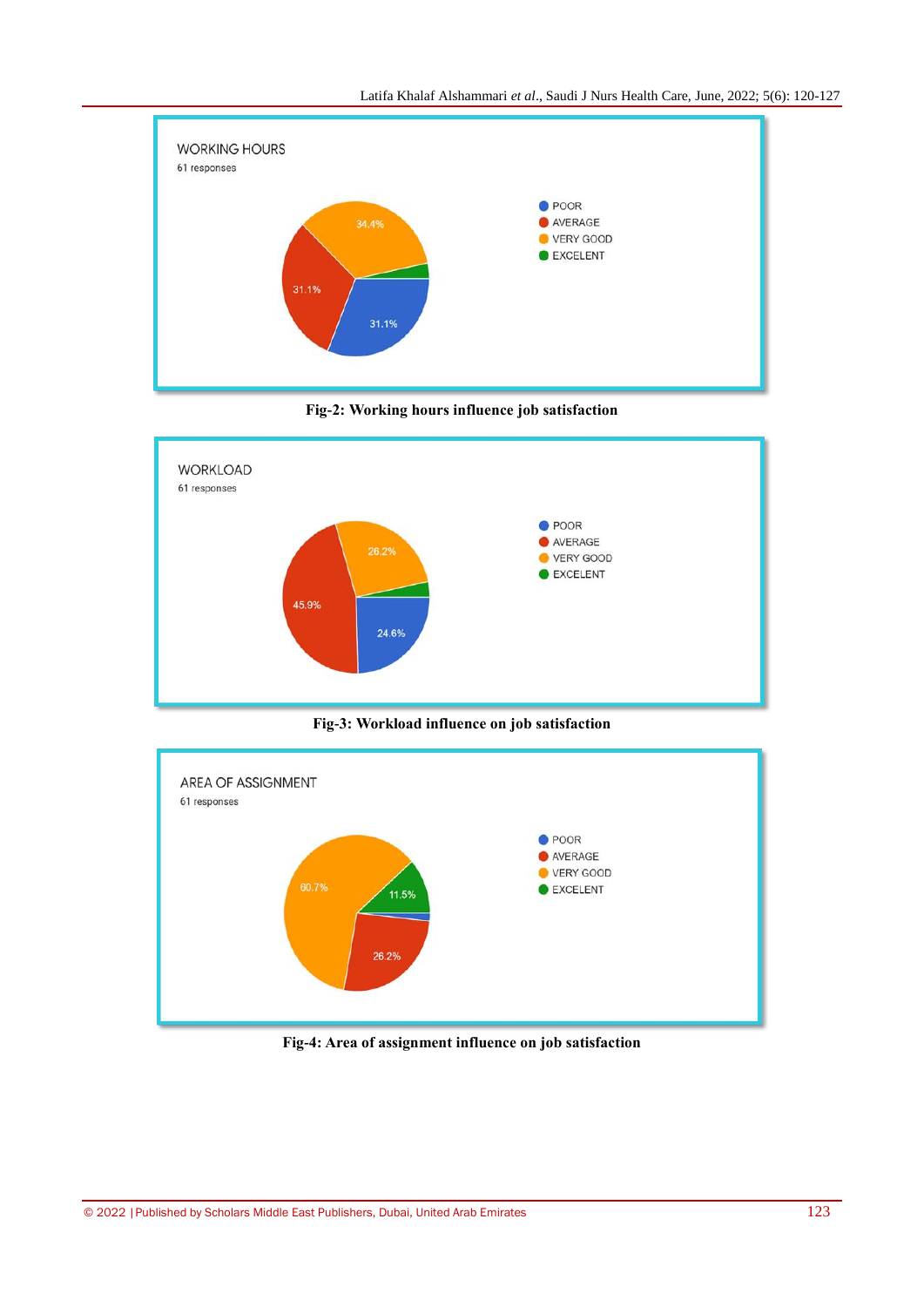

**Fig-5: Chart for vacation privileges**



**Fig-6: Communication system chart**



**Fig-7: Nursing administration's influence on job satisfaction**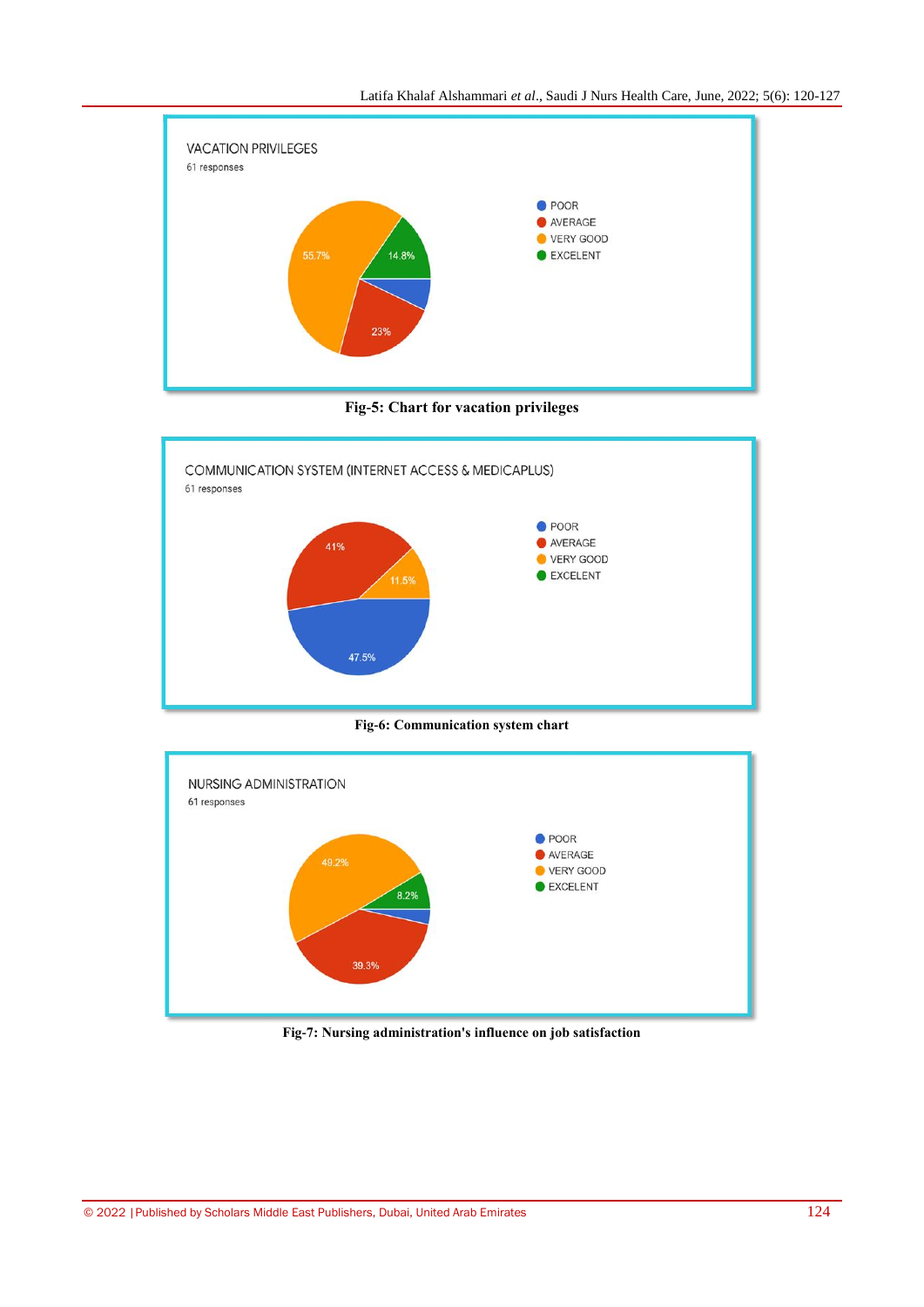

Latifa Khalaf Alshammari *et al*., Saudi J Nurs Health Care, June, 2022; 5(6): 120-127

**Fig-8: Superiors/subordinates influence job satisfaction**



**Fig-9: Food supply influence on job satisfaction**



**Fig-10: Accommodation influence on job satisfaction**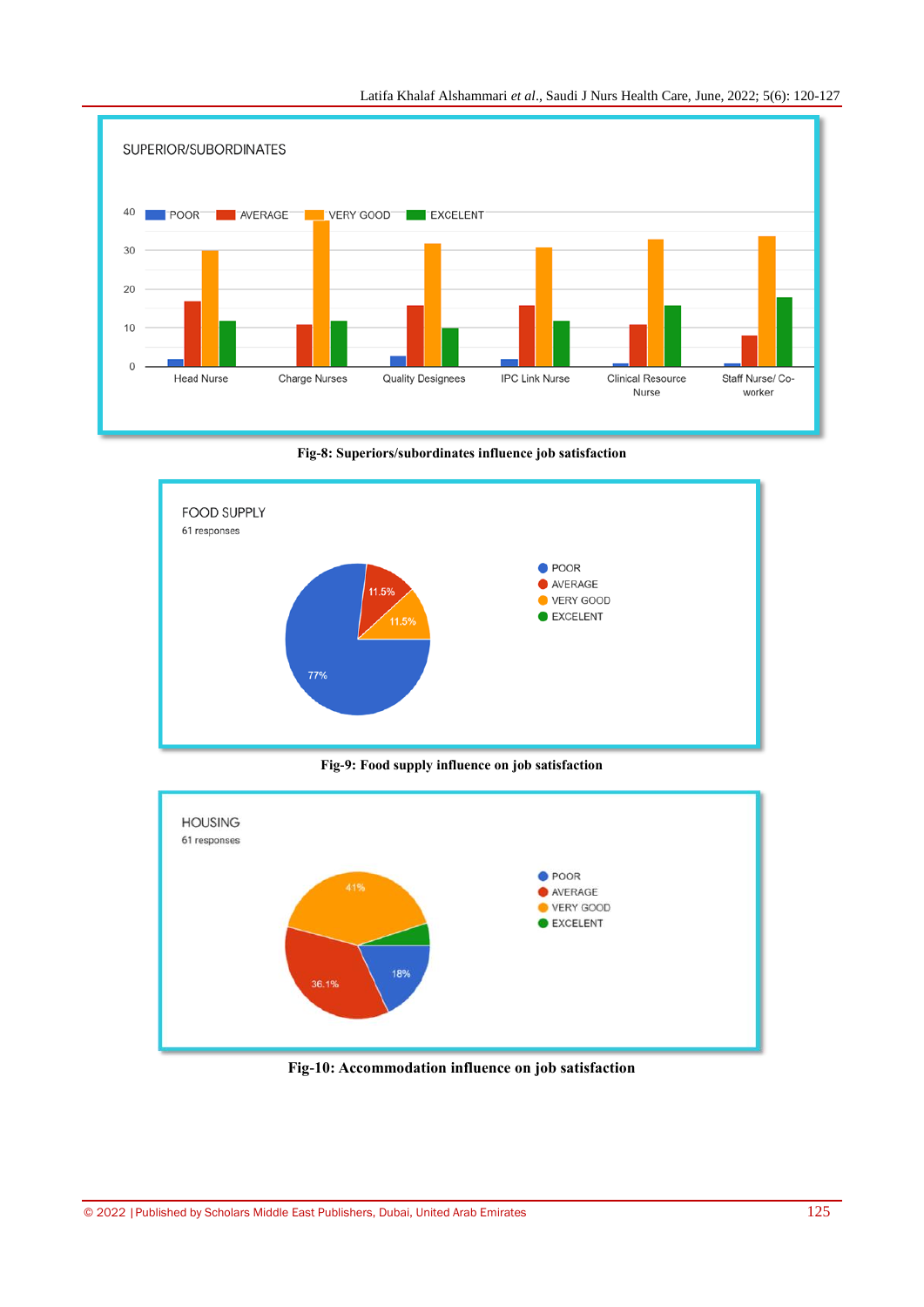

**Fig-11: Transportation influence on job satisfaction**



**Fig-12: Hospital administration's influence on job satisfaction**

## **DISCUSSION**

The primary study objective of this study was to determine the factors influencing job satisfaction among the nurses in Cardiac Center Hail. The results extensively studied different factors affecting job satisfaction and evaluated each respondent's satisfaction level. The results were quantified and analyzed to establish appropriate relationships. Generally, it was observed that the nurses at the Cardiac Center Hail are satisfied with their job. Job satisfaction is a significant contributor to a better work environment for healthcare providers, increasing patient satisfaction and achieving high-quality healthcare services.

The significant difference in job satisfaction among nurses regarding salary implies that most of the nurses in the hospital are satisfied. Over 83.6% of the nurses were satisfied with the salaries, with only a 16% portion displaying dissatisfaction. Those that complain site no allowances, no salary increment according to position or stay. Allowances cited by the nurses in the survey include ICU allowances, on-call allowances, and position allowances. The actual salary was not a significant issue but the allowances.

Evaluating working hours and how they impact job satisfaction established that 62.2% is average and poor, with 31.1 citing poor working hours. This suggested it was an issue that could cause job dissatisfaction; however, it was classified as neutral. The major issue with working time was extension forcing nurses to work a 12-13 hour shift instead of the standard 8-hour shift. This results in implications such as burnout and stress accumulation among nurses. This has been majorly contributed to by understaffing in the hospital. The workload is another influencing factor that was evaluated in the survey. The results showed that the workload was within an acceptable range. The majority of the nurses showed considerate satisfaction with regard to workload. However, the nurses were concerned about heavy workloads and extended working time—a lack of enough staff fuels this issue.

The staff area of the assignment was established as a factor that can influence job satisfaction. If a nurse is assigned an area they are not well conversant with or have minimal exposure and experience, it is expected to increase the rate of job dissatisfaction. However, among the nurses in the cardiac center, Hail showed a considerably high job